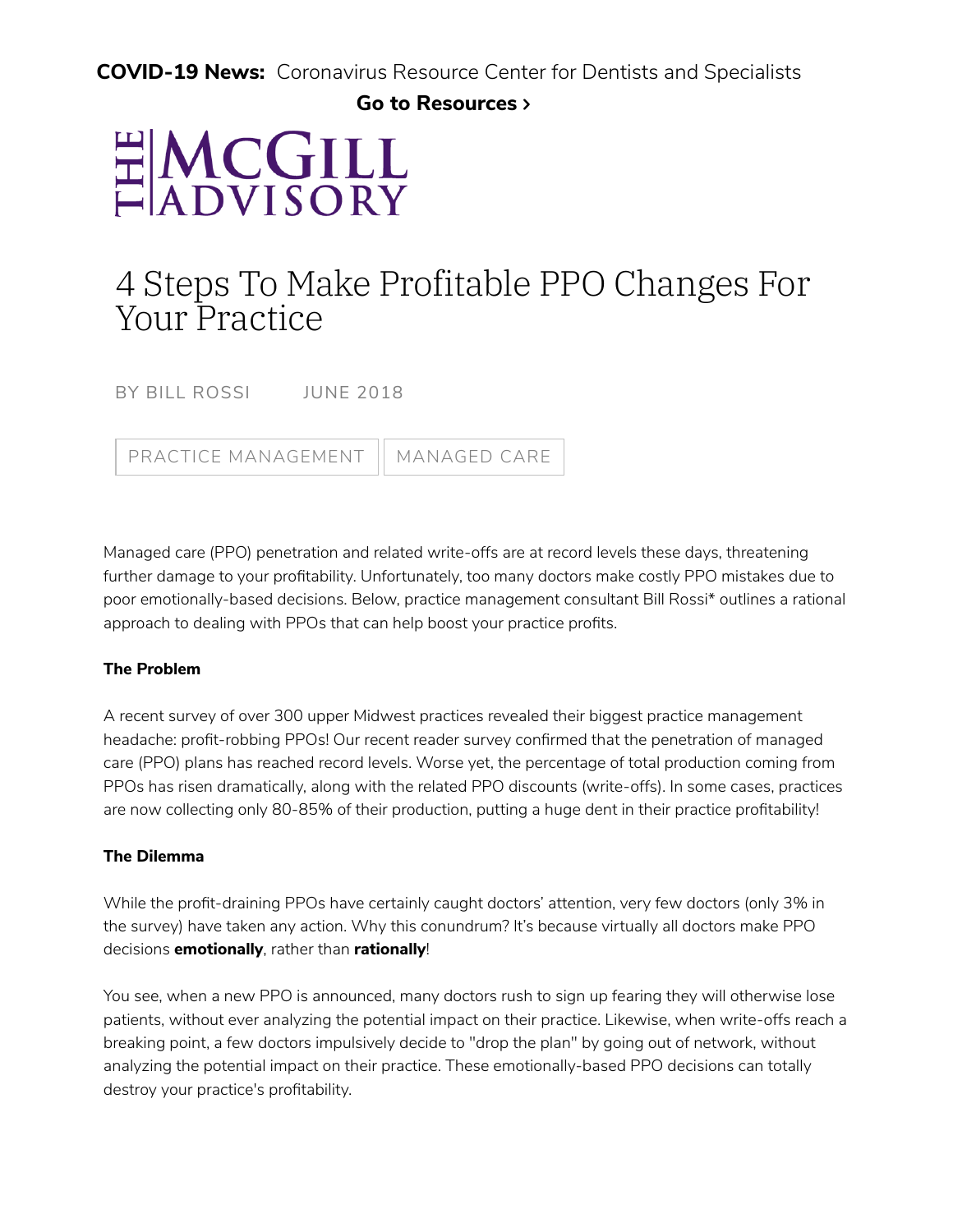However, an even bigger concern is that the vast majority of doctors participating in PPO plans have "Hotel California" syndrome - - they check in (sign up) for the plans, but they never leave! Year after year their PPO fees are frozen, while their discounts (write-offs) from their regular fee schedule escalate rapidly. The doctor ends up working harder to make less money!

If you want positive change, you need to implement the following four steps.

- 1. **Analyze the practice** Every practice is different. Effective PPO decisions must be made in the context of your practice's unique situation. This can be a great time to launch a practice renaissance. Start by analyzing your practice's strengths and weaknesses. You can't (and don't want to) rely on discounted fee PPOs to fill your chairs with patients. You've got to find a better way, and this analysis can help you formulate a plan for change. You can do it – you have more power than you think!
- 2. **Negotiate the fees** In my most recent PPO "exorcism," the first step was negotiating fees with two of the doctors' PPO plans. Yes, you **can** negotiate fees with PPOs! Believe it or not, the PPOs "blinked" and agreed to raise fees, adding nicely to the practice's revenue with just a stroke of a pen.
- 3. **Fortify the practice** The next step I recommended was to ramp up the practice by improving its practice management systems. Areas of practice weakness that needed to be addressed included strengthening the recall system, updating the website, and working on the team approach to patient education and case acceptance, as well as improving scheduling.
- 4. Make the change These steps set the stage, and gave the doctor confidence to make the MAJOR change: drop participation in one large PPO. While some gains from dropping a PPO plan were realized quickly, the entire process usually takes 12-18 months. Your goal is simple: keep the patients, and lose the discounts! How well you'll fare depends on proper staff training, so they will know how to handle discussions with new patients, as well as existing patients already on the plan. While there will always be some loss of patients, the revenue increase from higher fees will easily offset it, in most cases.

#### **The Results**

So, what were the results after the doctor-client implemented my recommendations? As the chart below reveals, practice production actually grew by 44% over the four years, despite going out of network with the plan. Meanwhile production adjustments (write-offs) dropped dramatically, as the practice's collection percentage dramatically improved from 68% to 84%. Even better, collections grew by 77%, igniting a surge in practice profitability.